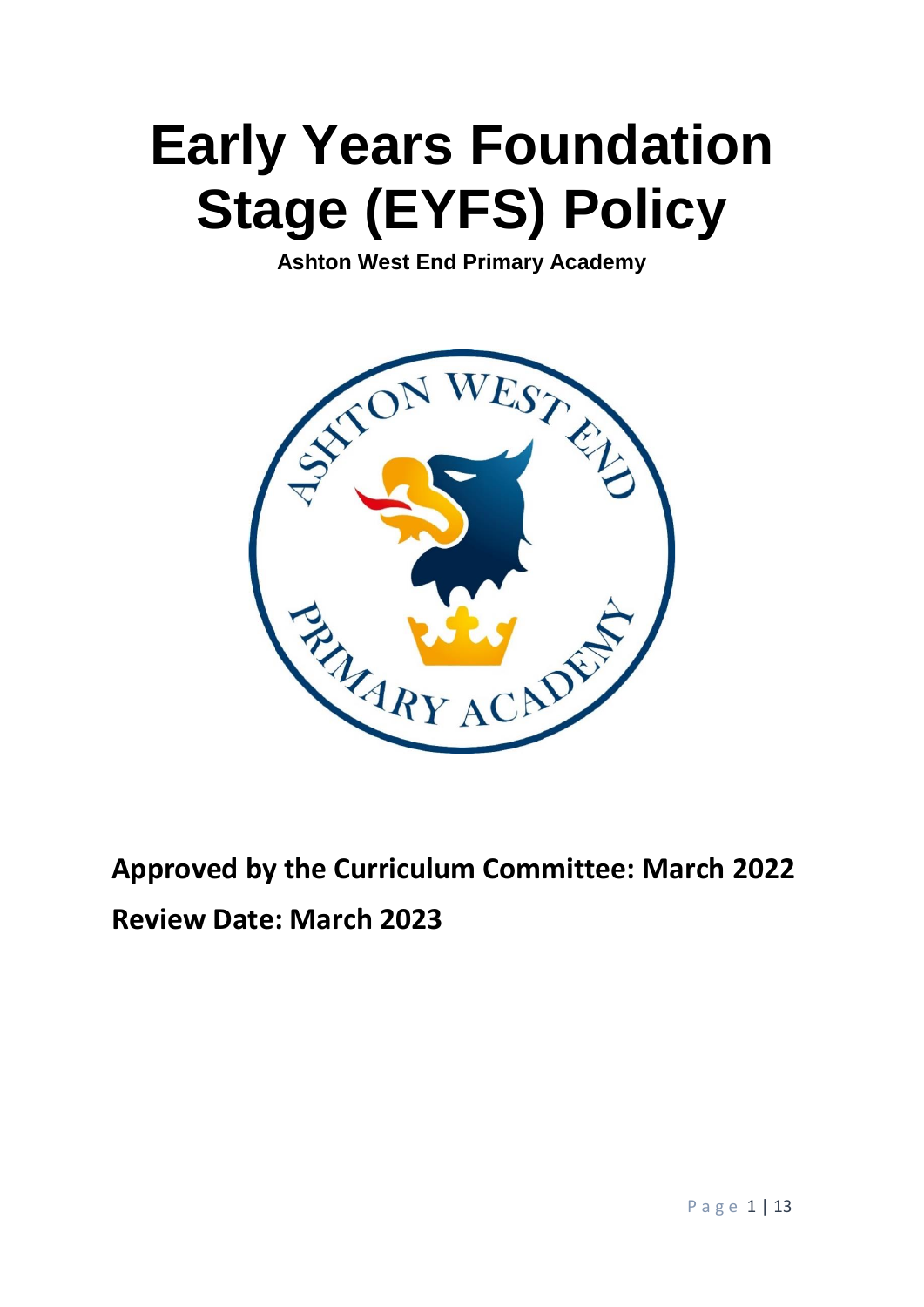# **Introduction**

''Every child deserves the best possible start in life and the support that enables them to fulfil their potential. Children develop quickly in the early years and a child's experiences between birth and age five have a major impact on their future life chances. A secure, safe and happy childhood is important in its own right. Good parenting and high-quality early learning together provide the foundation children need to make the most of their abilities and talents as they grow up.''

The EYFS aims to provide:

- Quality and consistency in all early years settings so that all children make good progress.
- A secure foundation through learning opportunities that are planned around the needs and interests of each individual child.
- Partnerships between different practitioners and parents/ carers.
- Equality of opportunity for all children, ensuring that all children are included and supported.

#### *(DfE, July 2020)*

This Early Years Foundation Stage framework applies to children from Birth until Age Five. This policy refers to the provision of Education for children from starting Nursery until the end of the Reception year at Ashton West End Primary Academy. Children are expected to start Nursery in the September after their third birthday and start Reception in the September after the fourth birthday. At Ashton West End Primary Academy, the EYFS consists of three terms in Nursery and three terms in Reception.

At Ashton West End Primary Academy, we understand the importance of a high-quality Early Years Environment and the impact this can have on a child's future development. We aim to ensure that all children receive a challenging and stimulating Education that helps to develop a love of learning and risk taking which will continue throughout life. Our aims and principles have been written with all members of the EYFS team and SLT. They are guided by the Statutory framework 2021.

# Aims of the EYFS

#### **Aims of the EYFS**

- . To ensure every child is included and supported through equality of opportunity and antidiscriminatory practice.
- Enable each child to develop academically, socially, physically, and emotionally.
- · Encourage children to develop independence within a secure and friendly atmosphere.
- · Support children in building relationships through the development of social skills such as cooperation and sharing.
- Work alongside parents to meet each child's individual needs to ensure they reach their full potential.

#### Four overarching principles shape our practice

- Every child is a unique child, who is constantly learning and can be resilient, capable, confident, understanding and self-assured.
- . Children learn to be strong and independent through positive and respectful relationships.
- Children learn and develop well in enabling environments with quality and consistent teaching and support from adults, who respond to their individual interests and needs and help them to build their learning over time, ensuring no child is left behind.
- Children benefit from a strong partnership between the school and parents.

#### To put these principles into por mose principies is

- Provides a broad and balanced curriculum of knowledge which takes children's different stages of development into account.
- Promotes equality of opportunity and anti-discriminatory practice.
- . Works in partnership with parents.
- · Plans challenging learning experiences, based on individual needs, which are informed by interests, observation and assessment.
- · Provides well-trained and knowledgeable staff to ensure that each child's learning and care is tailored to meet their individual needs.
- Provides a safe and secure learning environment.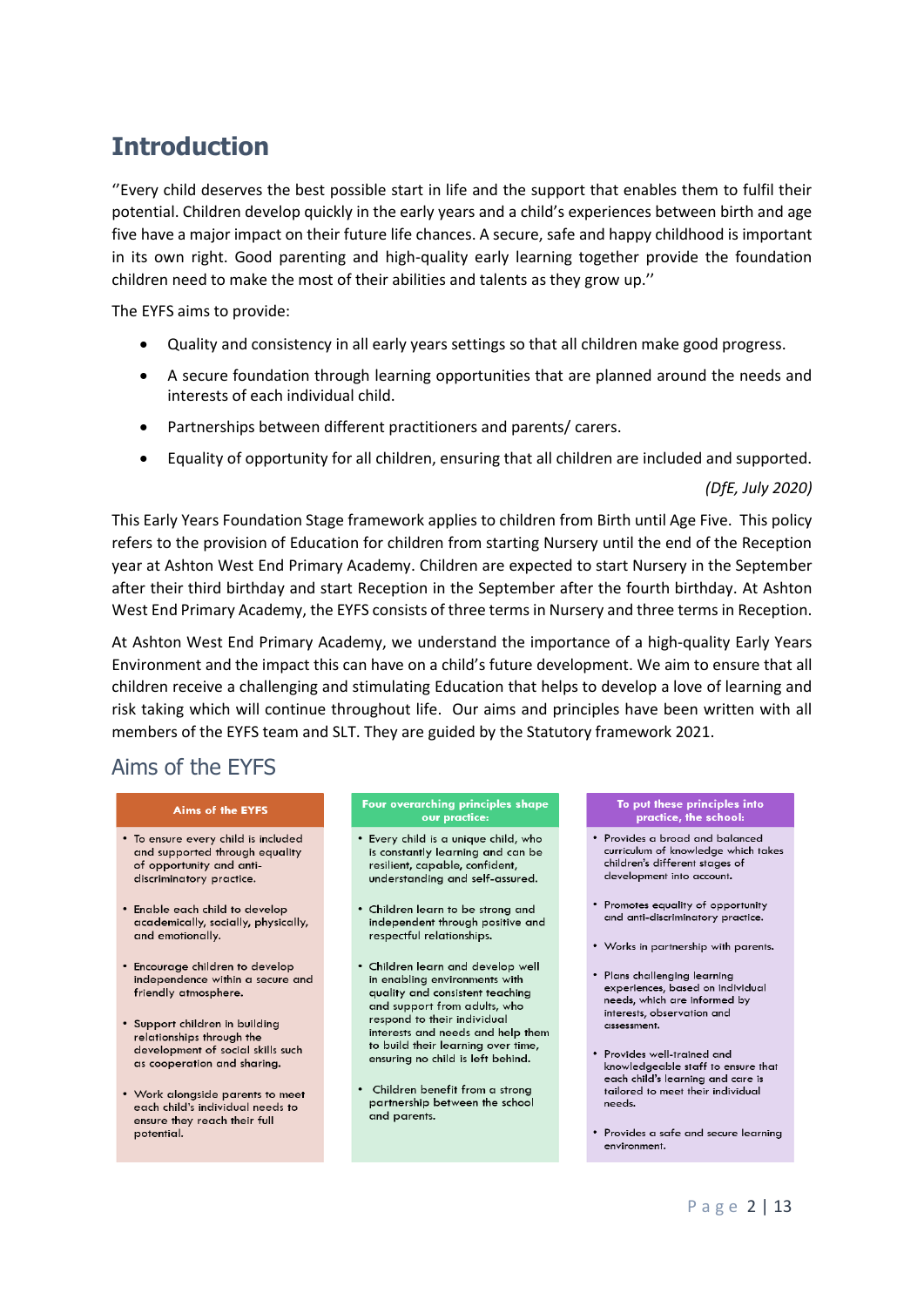# Legislation

This policy is based on requirements set out in the Early Adopter [Statutory](https://www.gov.uk/government/uploads/system/uploads/attachment_data/file/596629/EYFS_STATUTORY_FRAMEWORK_2017.pdf) Framework for the early years foundation stage. Since September 2020, we have been following the curriculum reforms which become Statutory for all schools in September 2021.

# Structure of the EYFS

At Ashton West End Academy the Early Years Foundation Stage consists of a Nursery and one Reception Unit containing 2 Reception classes.

The Nursery is part-time only and children can start in our Nursery in the September after their third birthday. Children will be offered either a morning or afternoon place. The morning sessions run from 8:45am until 11:45am and the afternoon sessions run from 12:30pm until 3:15pm Monday to Friday. The Nursery Class is taught by a qualified teacher and a teaching assistant.

Children can join Reception in the September after they turn four. Children do not need to have attended our Nursery to apply to join our Reception Classes. Each Reception Class is taught by a qualified teacher and a teaching assistant. Children in Reception are entitled to free school meals, or they can bring a packed lunch to school.

# **Curriculum**

Our curriculum for the Foundation Stage reflects the areas of learning identified in the EYFS framework, with expectations that children reach the Early Learning Goals by the end of Reception. During the 2020-2021 academic year have followed the EYFS Early Adopter framework, with changes to the EYFS curriculum becoming Statutory in September 2021.

At Ashton West End Primary Academy we plan an exciting, stimulating and meaningful curriculum that builds on what children already know. We also understand that children learn in different ways and at different rates and plan appropriately for this. We follow a text and question-based curriculum. Each half term, children will complete learning around a curriculum question such as 'What happens when it snows?' and 'What lives in the garden?'.

The EYFS framework is built around 7 key areas of learning, which is split into 17 Early Learning goals, which include both prime and specific areas of learning. All of the 7 areas are equally important and interconnected and none of these areas can be delivered in isolation from the others. All areas of learning are developed through a balance of adult led and child-initiated activities.

Practitioners working with the youngest children in Nursery will focus strongly on the three prime areas, which are the basis for successful learning in the other four specific areas. The three prime areas reflect the key skills and capacities all children need to develop and learn effectively. The balance will shift towards a more equal focus on all areas of learning as the children move through the Early Years and grow in confidence and ability within the three prime areas. The prime areas are particularly important for building children's curiosity, confidence, independence, and love for learning. The specific areas then help to develop and strengthen learning and development.

# **Prime Areas**

# **Communication and language**

At Ashton West End, we provide a language rich environment that helps all children, including those with English as an Additional Language to develop their language skills and ability to express themselves. We understand that the development of spoken language underpins all areas of learning.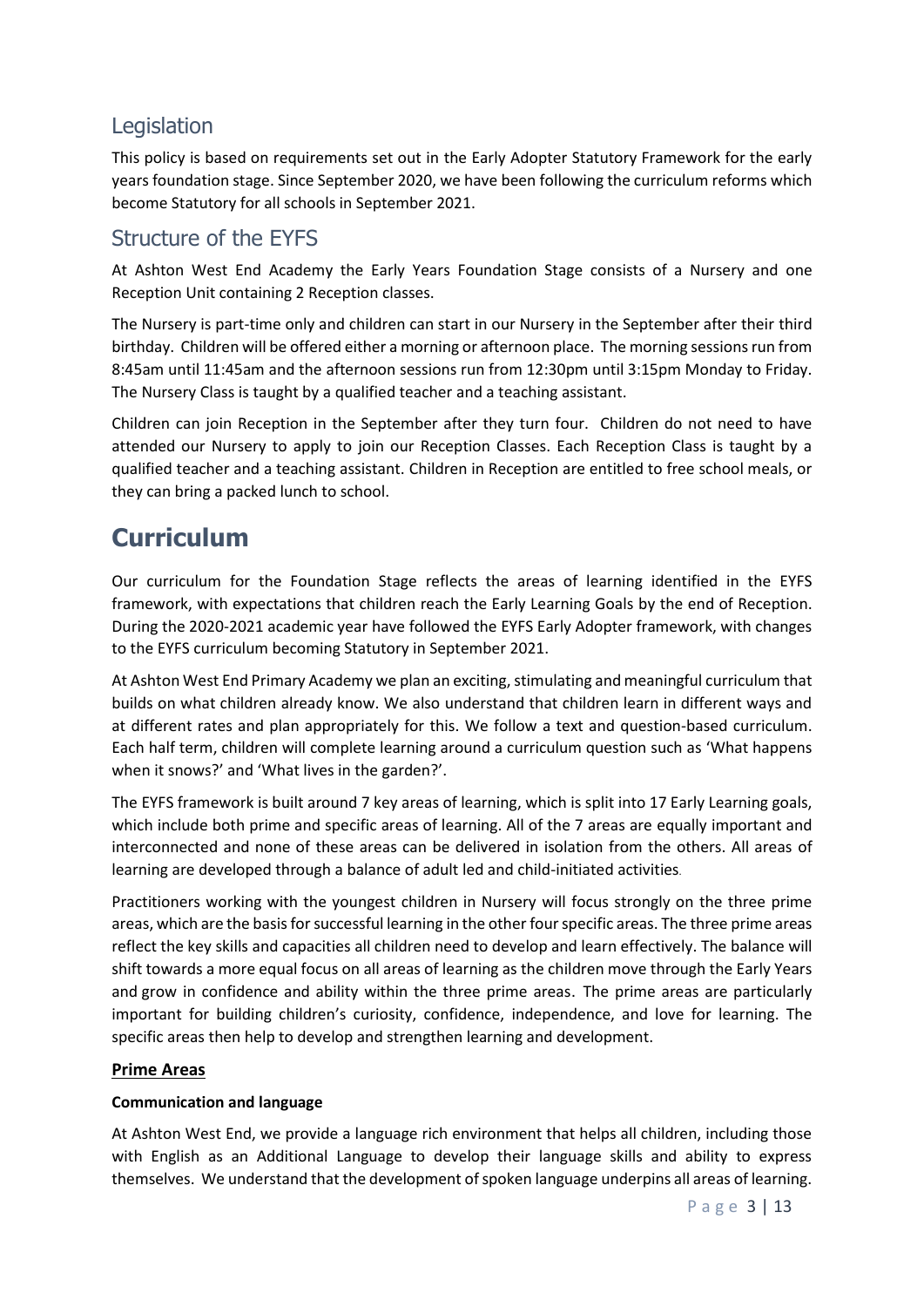We provide children with opportunities to build language effectively, such as reading frequently, circle times and engaging in songs and poems. We also provide extensive opportunities for children to use and embed new language such as through storytelling and role play. We also ensure that children develop their listening skills and use language to build relationships and talk about experiences. Children with English as an Additional Language are given specific bilingual support alongside support to develop their English skills.

## **Physical development**

Physical activity is vital in children's development and we ensure we give children lots of opportunities to develop their physical skills. We ensure that all children are given opportunities to develop both fine and gross motor skills to develop their coordination and movement. Children have access to an outdoor area daily in which they have opportunities for physically active play. Children are taught skills to develop both physical and self-care skills in both Nursery and Reception. We understand that the personal needs of all children are met and ensure that children develop their skills to manage their own personal needs. All staff understand that we have a Duty of Care to ensure children's personal needs are met. We also play lots of games both indoors and outdoors and talk about ways to keep our bodies healthy.

## **Personal, Social and Emotional development**

This includes developing children's self-confidence and independence, managing emotions, developing persistence and resilience, and developing a positive sense of self. We encourage children to develop positive relationships with others and be respectful of other's needs and differences. Staff support children in provision to develop social skills and understand their own behaviour and feelings. Through supported interaction, children learn how to make good friendships, co-operate, and resolve conflicts with others. Clear boundaries are set from the beginning of Nursery that are consistent throughout the EYFS.

## **Specific Areas**

## **Literacy**

At Ashton West End Primary Academy, we understand the importance of reading and writing and ensure that there is progression between Nursery and Reception. We understand that developing a lifelong love of Reading is vital. On top of specific phonics sessions, children take part in reading and writing adult focused activities weekly with an adult and have access to a stimulating reading and writing area. Our topics are based around key texts, and we ensure that children have exposure to a range of stories, poems, rhymes, and songs.

## **Mathematics**

We ensure that children in EYFS have a strong grounding in number. Maths is taught exclusively in both Nursery and Reception. Children take part in carpet sessions alongside adult focus activities in small groups. Provision ensures that children have opportunities to develop their understanding of number and work independently to develop Mathematical understanding. We provide children with opportunities to develop, to build on and apply their understanding. We plan for learning around deepening an understanding of number and to also develop spatial reasoning skills.

## **Understanding the world**

We spend time with children supporting them to make sense of the world around them and their community. We ensure children have appropriate opportunities for exploration and observation of the world. Children are encouraged to talk about their own community and experiences both during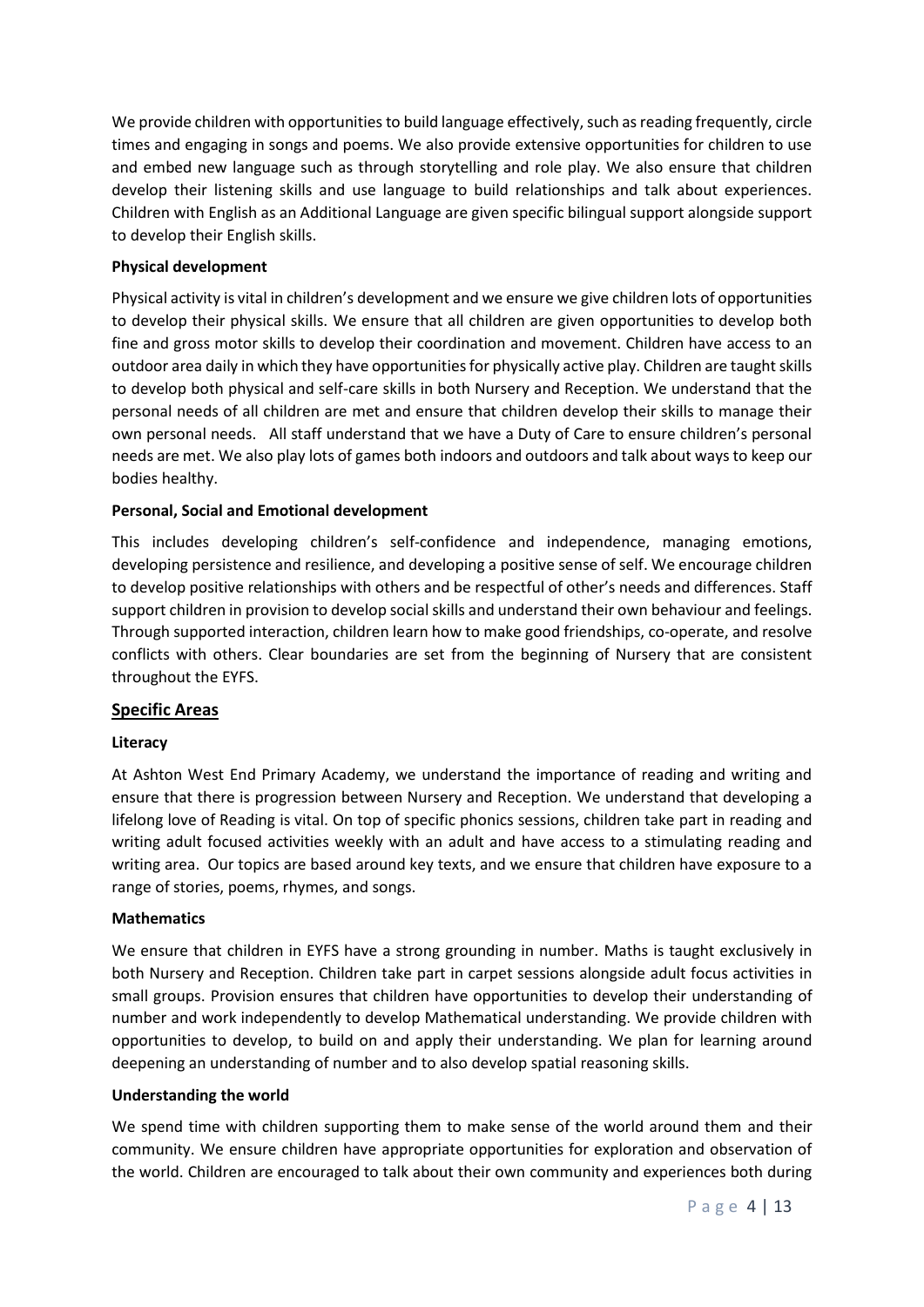circle time and independently and we encourage children to make connections and links about their knowledge. This ensures that children ask questions to develop their own understanding.

# **Expressive arts and design**

Children have regular opportunities to engage with arts and media. We ensure that we teach children skills to explore and create with a range of media and materials and give children opportunities to share their ideas and receive feedback from others. It is important that children can think of their own ideas and create freely without fear of judgement. We also ensure that children have access to a topicbased role play area, which may also change based on children's interests and ideas. Children are given lots of opportunities to express themselves in a range of ways including media, dance and music throughout EYFS.

# **Assessment**

Assessment of children is ongoing and is completed both formatively and summatively. Ongoing (formative) assessment is integral throughout both Nursery and Reception. Practitioners keep 'noteworthy' pieces of evidence for children but mainly engage in team discussions about the children's progress. Data is entered electronically onto the data - tracking programme 'Target Tracker' at the end of each half term. Data meetings are carried out termly in which discussions can be had on how to accelerate progress for specific children. Targets are then set for children who are not making expected progress and discussions with parents/ carers are had. An agreement is made on how they can also support the child at home. They may suggest a referral to the Academy's Special Educational Needs Co-ordinator (SENCO). They will discuss this with you first. If a parent has concerns about the progress their child is making, they should discuss this with the EYFS staff initially. (Related document: Academy's Special Educational Needs Policy).

We ensure that we have ongoing discussions with parents and act on any concern's parents may have about their child's development. Ongoing assessment is also used as a tool to highlight any children that need more challenge and opportunities are then planned for these children.

Children at the end of Reception are assessed against the Early Learning Goals and are assessed to be emerging or expected in each of the learning areas. This will be shared with the Year 1 Teacher in preparation of them moving up to KS1.

For our children, whose home language is not English we take steps to provide opportunities for these pupils to develop and use their home language in their play and learning to accelerate progress. Children have support from bilingual Teaching Assistants who support children in provision alongside specific interventions such as colourful semantics and talk time. We also use the Wellcomm Intervention to assess and support children with their language development.

**Reporting**: The class teacher will report to parents whether children are emerging or meeting the expected levels of development in each of the 17 areas of learning at the end of Reception Summer term. Teachers will share this report with parents and parents will have time to discuss this report with the class teacher.

Teachers will report to parents at the end of every term throughout Nursery and Reception to discuss children's progress and achievement. An end of year report will be given to Parent's at the end of both Nursery and Reception years.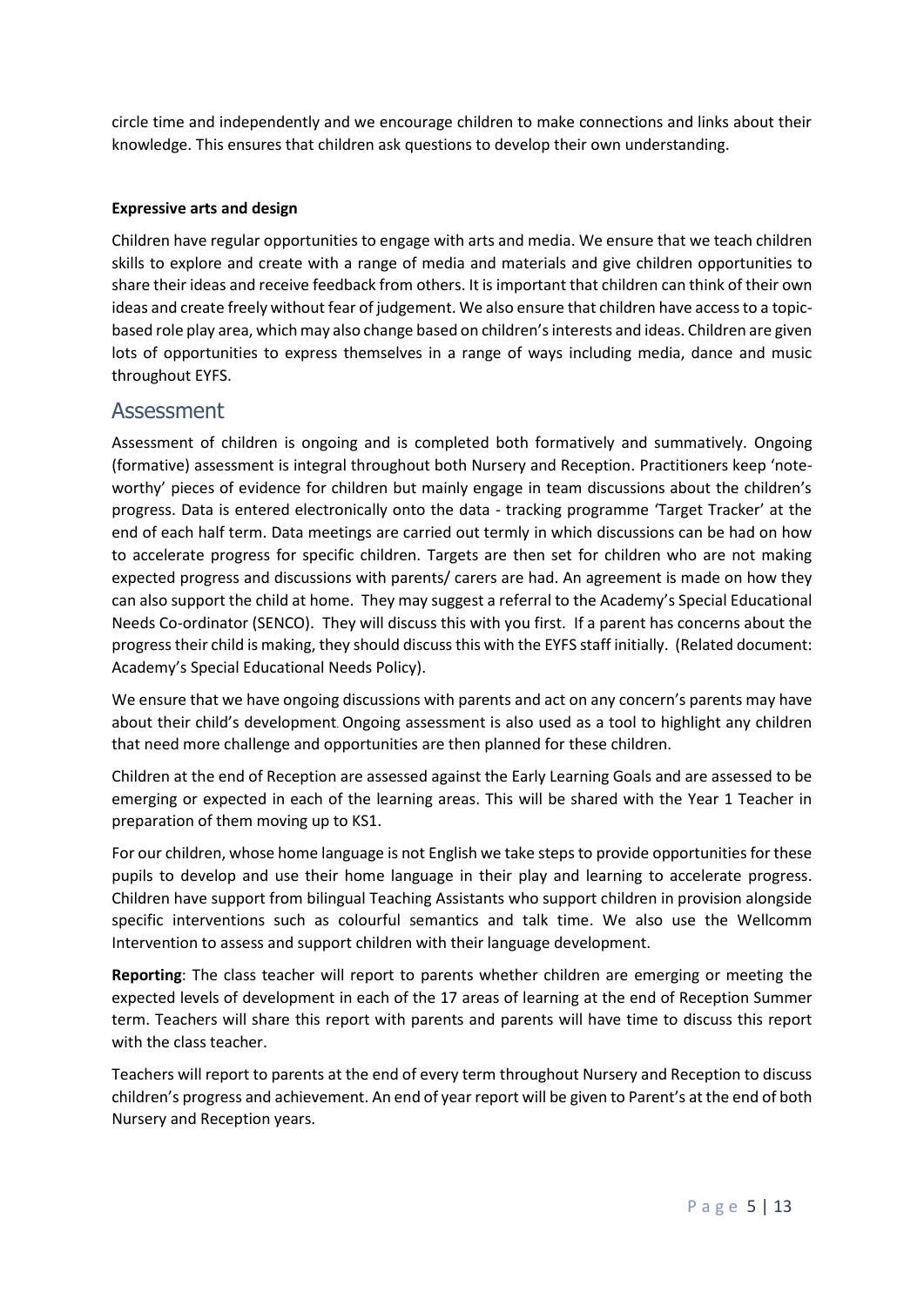# **Training**

Teachers in both Nursery and Reception have recently taken part in training for EYFS observation and Assessment, Phonics training, EYFS Writing progression and Nursery Progression courses. Teachers take part in weekly staff meetings which aid ongoing professional development.

In house moderation and external moderation is also carried out throughout the year to ensure that judgements and assessments are accurate. Internal moderation was completed in 2020-2021 academic year due to COVID 19.

Staff have up to date safeguarding training and there are numerous first aiders within EYFS. Professional Development reviews are carried out yearly.

# **Teaching and Learning**

Practitioners in EYFS consider the needs, interests and development of all children in order to plan challenging and enjoyable experiences. Nursery Teachers provide a strong foundation in the prime areas of learning, before focusing on specific areas that strengthen prime areas. Play is essential for children's development and allows them to explore and problem solve.

Staff in EYFS reflect on three characteristics of effective teaching and learning:

- **Playing and Exploring-** Ensuring children investigate and 'have a go'.
- **Active learning-** Developing children's concentration skills and encourage them to keep on trying when encountering difficulties.
- **Creating and thinking critically-** Staff support children to develop and have their own ideas, make links between ideas, and develop strategies for doing things.

*(Statutory framework for the early years foundation stage, 2020)* 

All teachers are expected to implement engaging and stimulating lessons alongside challenging provision areas. Teachers follow the Teaching and Learning Policy closely to ensure that children make good progress. At Ashton West End staff recognise that all children have different learning styles and develop at different rates. Planning is differentiated and adapted if or when necessary to meet children's individual needs.

All staff ensure that planning and teaching:

- Is progressive and ambitious.
- Is coherently planned and built on what children already know.
- Is practical and first-hand.
- Is meaningful and based on children's interests.
- Is differentiated appropriately based on children's individual needs and learning styles.
- Promotes appropriate discussion and gives opportunities for children to develop their English skills and understanding.
- Has a strong emphasis on communication development.
- Promotes cultural capital and encourages children to develop curiosity about the world around them.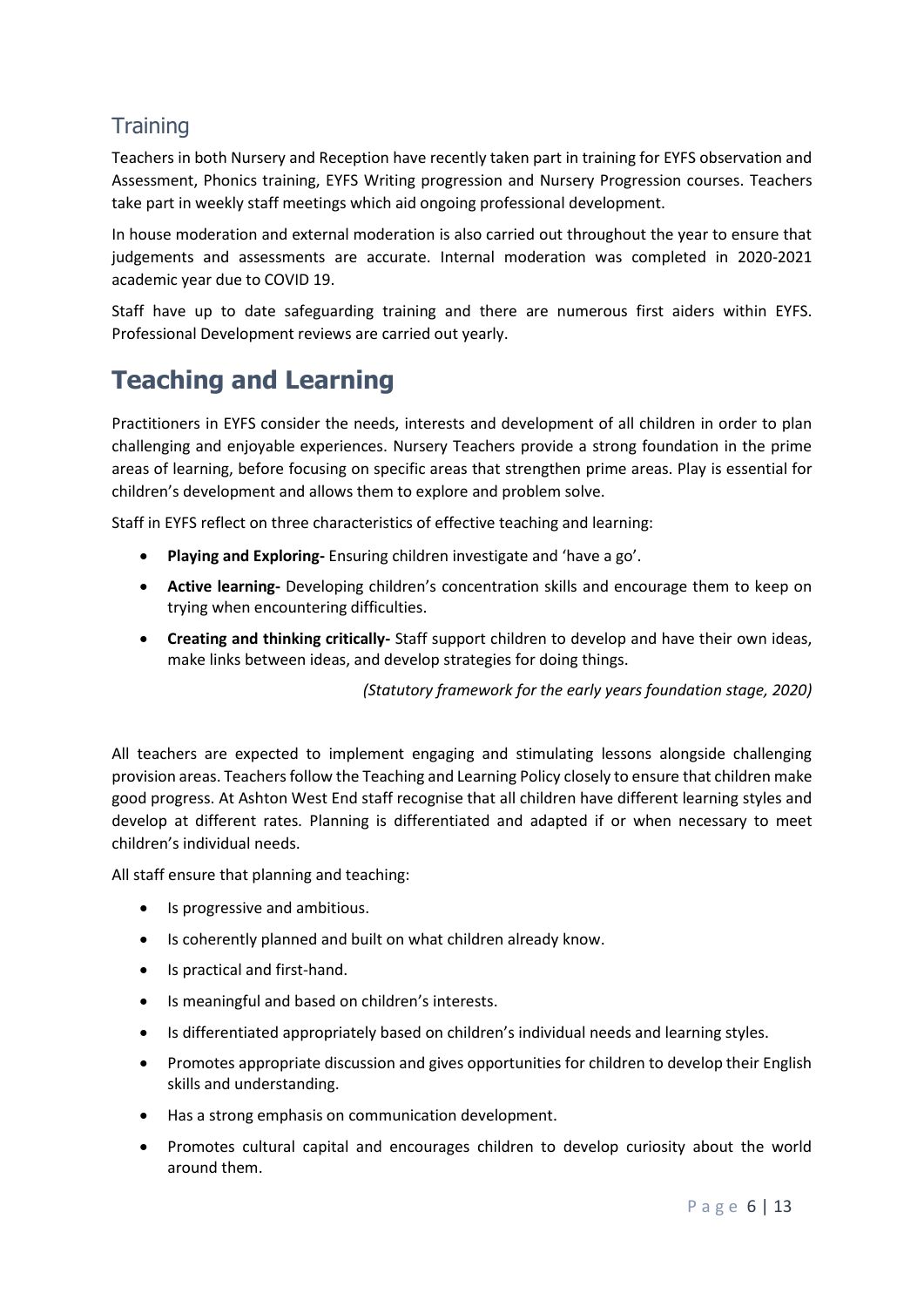• Uses engaging high-quality texts (both fiction and non- fiction).

Staff have a responsibility to:

- Identify misconceptions and provide clear explanations.
- Introduce new ideas and concepts.
- Respond and adapt planning and teaching where necessary.
- Have an in-dept knowledge and understanding of children's next steps.
- Develop a wide range of skills that will enable children to become life-long learners.
- Have a good understanding of early childhood development and special educational needs and how this relates to teaching and learning in the Early Years.
- Set appropriate interventions to accelerate progress.
- Ensure that all children feel safe and nurtured.
- Have ongoing communication with parents/ carers.
- Provide a high-quality provision based around children's interests and topic-based learning.
- Respond sensitively to children's feelings, ideas, and behaviour.

# Planning

Planning provides the framework for mapping out the experiences, knowledge and learning intentions that the children will encounter. It provides a record of children's previous experiences, achievements, progress and is informed by the outcomes of the previous week's reflections. Staff also consider the individual needs, interests, and developmental stage of all children, and use this information to plan challenging and enjoyable experiences. Where a child may have a special educational need or disability, staff consider whether specialist support is required, linking with relevant services from other agencies, where appropriate.

To ensure that children have access to a broad and balanced curriculum long term plans are created. We plan themes and topics around key texts. This is called our curriculum overview.

The curriculum overview outlines topics and ensures progression of skills between Nursery/ Reception. Medium term planning is then created half termly which covers objectives from all areas of learning. Medium term planning outlines the experiences and activities, alongside provision enhancements. Medium term planning is adapted and changed where necessary based on children's understanding and interests.

Teachers also plan weekly and reflect on previous learning and understanding to adapt planning where appropriate. In planning and guiding children's activities, practitioners reflect on the different ways that children learn and include these in their practice.

# **Parental Involvement**

We recognise that children learn and develop well when there is a strong partnership between practitioners and parents and/or carers. Children benefit from a strong partnership between practitioners and parents/ carers. We also recognise that parents/ carers are the first teachers of their child and have a fantastic amount of knowledge about them.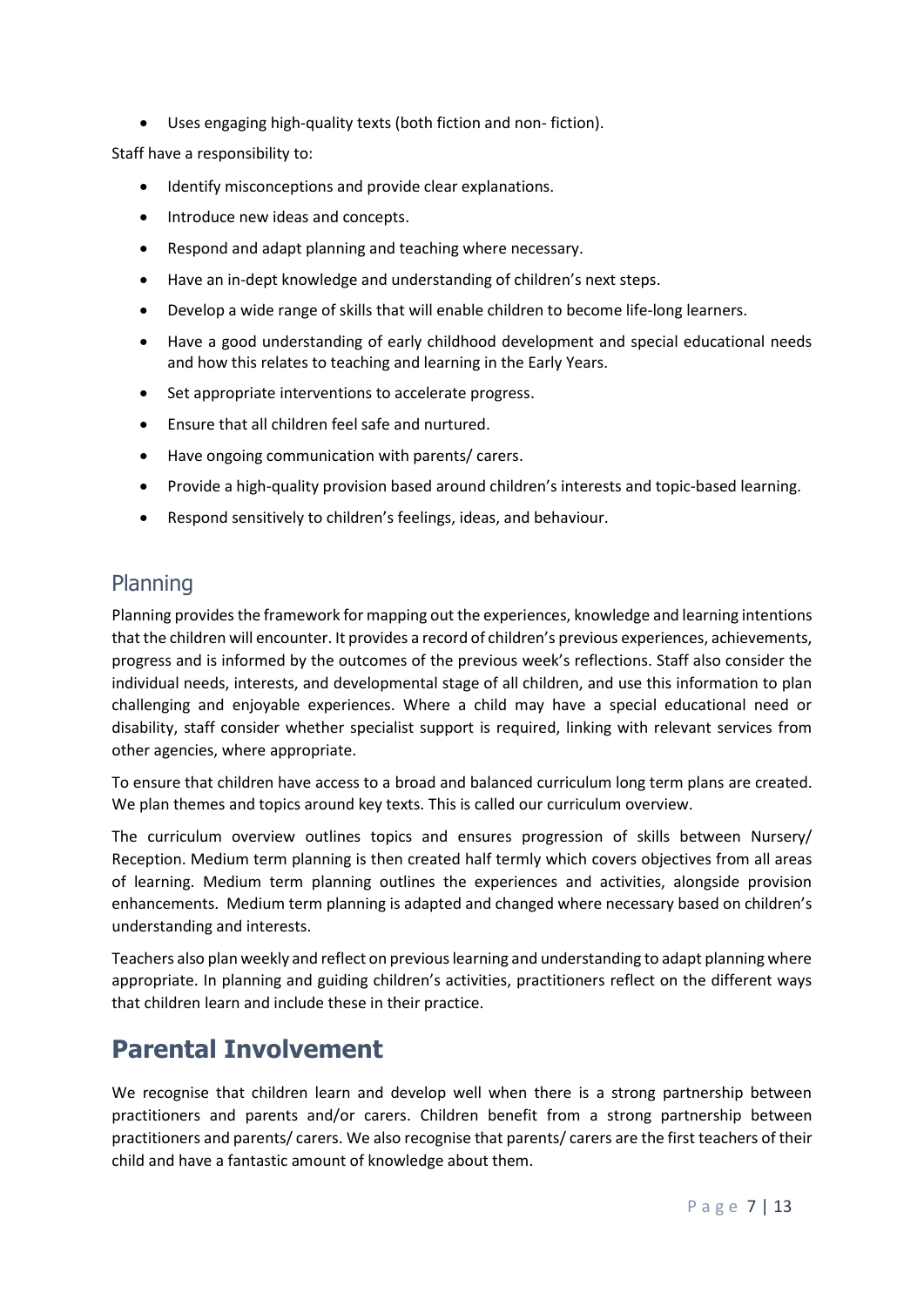We recognise the important role parents play in educating the children. We do this by:

- Inviting parents/ carers to an induction meeting the term before their child starts school (when possible due to COVID 19).
- Engage in discussions with parents before their child starts school.
- Ensuring parents receive an Information pack containing photos and information about our EYFS.
- Ensuring parents/ Carers are kept up to date with their child's progress and development both formally and informally (though parents' meetings and ongoing discussions).
- Ensuring parents can talk to teachers both at the beginning and end of the day and, if applicable, arranging meetings for more in-depth discussions.
- Providing parents/ carers with 'curriculum news' termly which outlines learning and topics.
- Ensuring parents/ carers are aware of their access to the Academy website, which has a range of examples and photographs of children's learning.
- Inviting parents/ carers to workshops where applicable, such as Phonics drop ins and how to help at home sessions.
- Inviting parents/ carers to parents evening termly in which a discussion is had on their child's progress.
- Ensuring parents/ carers are given an in-depth report at the end of the year which highlights children's progress and development.
- Staff supporting parents/ carers to engage with specialist support if/ where appropriate.
- Each parent has access to Class dojo, our online learning platform. All children have a log in code and parents are updated through this platform. Home learning may be given on dojo and dojo is also used in the event of school or bubble closuresto provide daily learning for children.

# **Child Protection & Safeguarding**

At Ashton West End Primary Academy, we understand that Safeguarding is the responsibility of all staff. All staff follow the Child Protection & Safeguarding policy. It is of high importance that all staff understand that they have a duty of care to protect children and promote the welfare of all children.

All staff are aware of Designated Safeguarding Leads (DSL's) and have a responsibility to report any concerns to DSL's immediately. Staff now use 'Child Protection Online Monitoring and Safeguarding' (CPOMS) which is an online safeguarding tool that helps to ensure that all children are fully supported. Any concerns about the welfare and safety of children will be sent to the DSL's and action must be taken and recorded.

To ensure the safety of children in the EYFS unit the following procedures are observed:

- At 8.55am the school gates are locked. Security systems operate throughout the day and adults must enter the main gate and report to the office.
- Any visitors can only gain access into school via the school office, alongside a member of staff. Staff must sign in and wear a Visitor label.
- During transition periods between AM/ PM Nursery the gate will be opened for a short period. No other children have access to this area during this time.
- At the end of the day the gate will be opened at 3.00pm to enable collection of children. The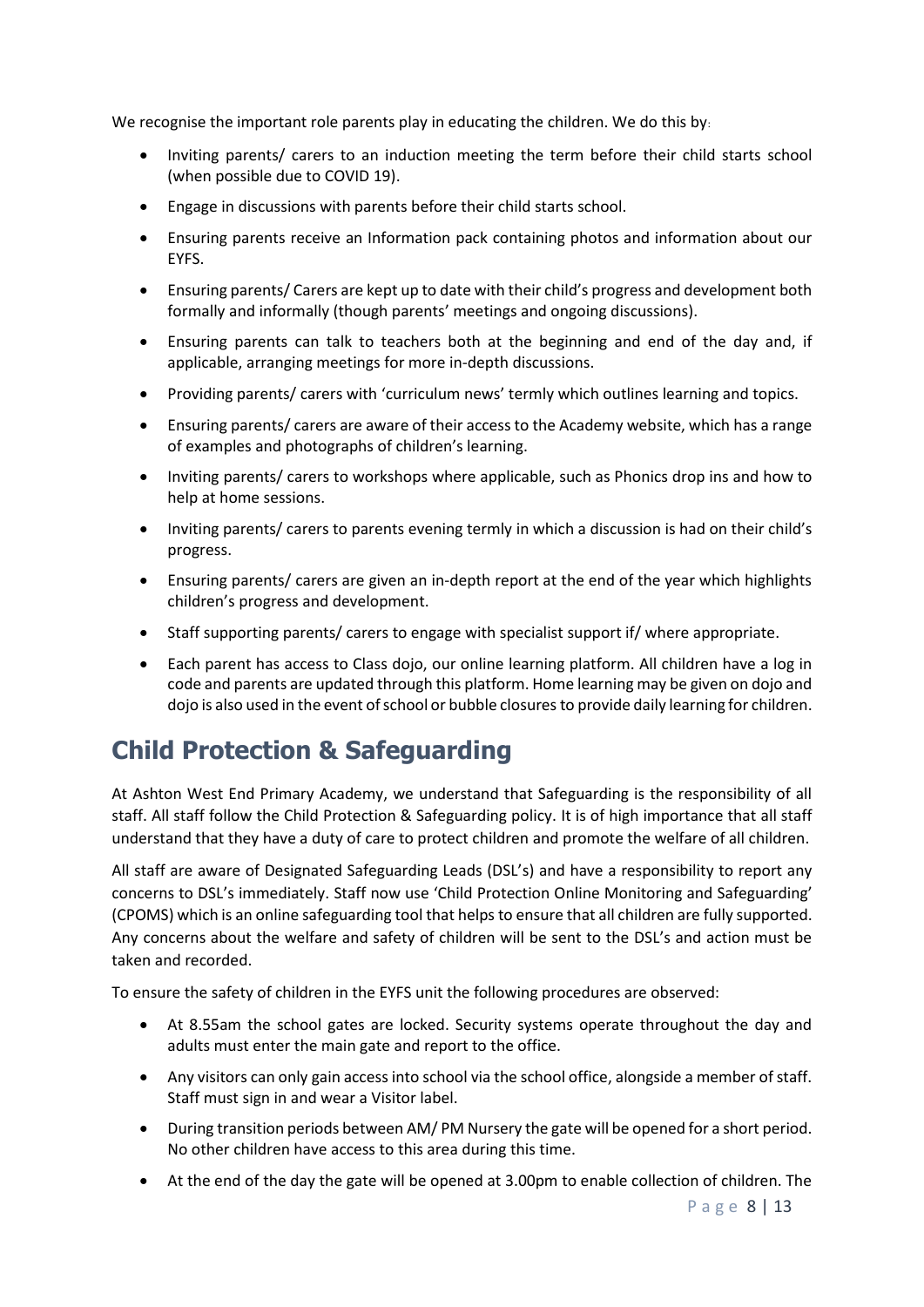gate into the EYFS area will only be opened at 3.15pm after the school bell.

- No child will be handed over to the care of any unfamiliar adult or any family member under 16.
- The EYFS learning environment (both indoor and outdoor) is checked regularly and any repairs or maintenance is undertaken by the caretaker/ external companies where applicable.
- Staff are aware of specific medical needs and appropriate medication is available out of reach of children.
- Fire registers are available to all staff which highlight who is absent in case of a fire drill/ emergency.
- All staff members have access to a Walkie Talkie which can be used to contact other staff members.

# **The importance of reading**

Enjoying books and reading stories from a very early age is crucial in the children's development. It helps with their ability to understand words, use their imagination, and develop speech. All staff understand the importance of children learning to read, regardless of their background, needs and abilities. The importance of early reading is paramount and is something that all staff strive towards. It is our responsibility to ensure that all children make good progress in reading throughout the EYFS.

Throughout EYFS, children have access to a range of stories, poems, rhymes, and non- fiction texts which are chosen to develop a child's love of reading, vocabulary, word reading and comprehension skills. Topic based texts are covered over multiple weeks to ensure that children have a full understanding of key events, characters, and story structure. Texts are covered alongside relevant fiction and non- fiction texts. This may change dependent on children's interests. Children also have opportunities to act out stories and role play. All staff model reading and writing regularly. A range of books are also available in Provision areas such as Investigation, Small world, and Construction Areas.

All children take a library book home each week, alongside their RWI book which is matched to their phonetic ability. Children also have access to a range of high-quality texts in provision areas.

Reading attainment is assessed and gaps are addressed as applicable. Interventions for extra reading are planned appropriately. Reception take part in short, guided reading sessions and Nursery take part in small group focused reading sessions during Spring and Summer term. Activities are differentiated based on children's assessment, understanding and Phonics stage.

Reading is initially taught through listening to and talking about stories developing language comprehension which is continued throughout the Foundation Stage and through school. Word Reading is taught initially through listening to sounds and later taught to identify letters through the sounds they make and blending sounds together to read words. Nursery start the RWI programme in summer, identifying the pictures for the sounds, with Reception starting the full programme from September.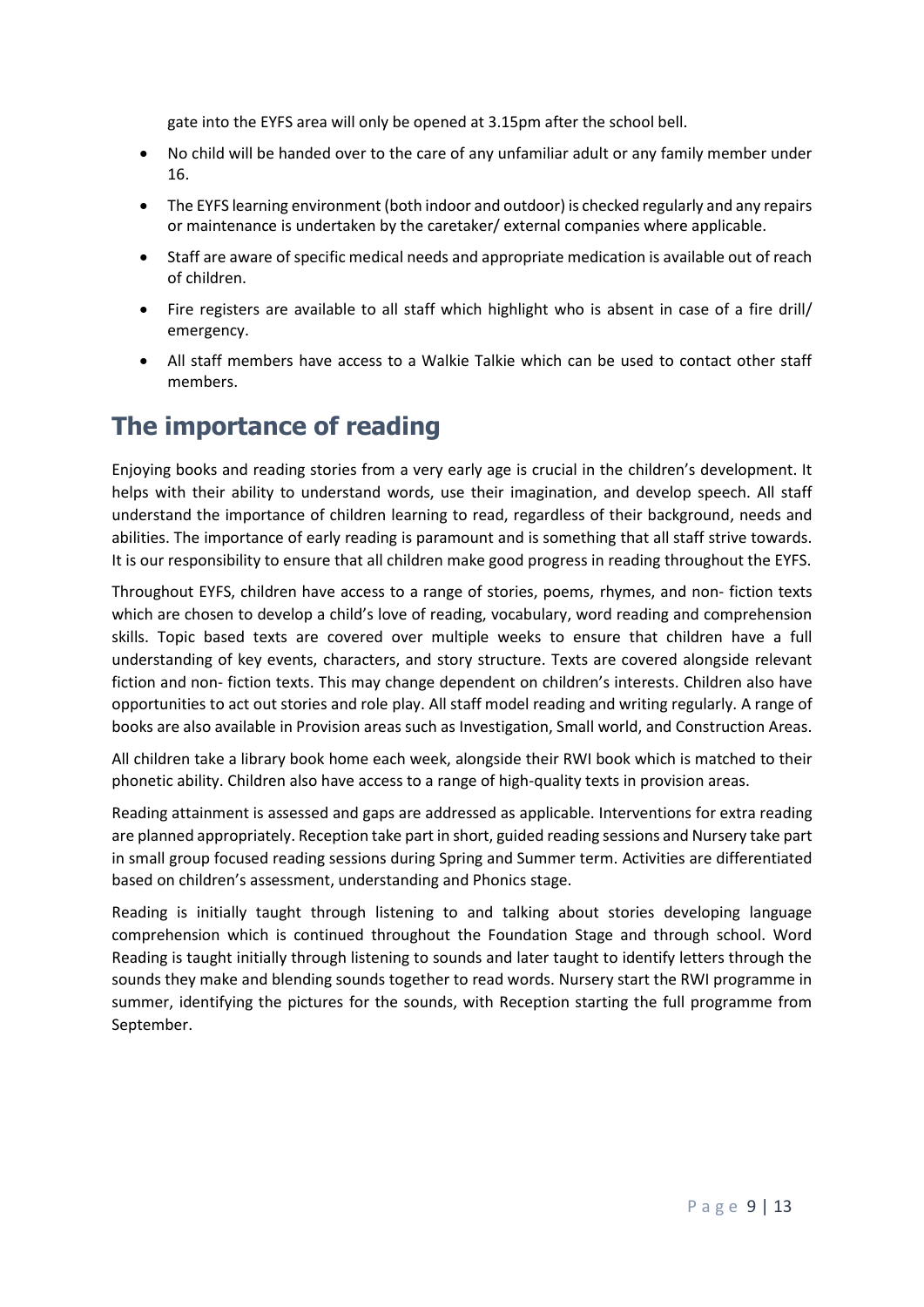# **Supervision Policy**

# Purpose of supervision meetings

The EYFS introduces the concept of supervision as a way for staff to discuss issues including child protection concerns and identify solutions as well as to receive coaching to improve their personal effectiveness. Supervision should be an individual meeting between a manager and each staff member, including teaching assistants, in order to support their role as key persons working with children and their families. Supervision is a means to ensure staff are clear about what their job is, what the school wants them to do regarding concerns about particular children and to be supported in all aspects of their job. It should develop confidence, and increase skills, insight and courage when working with children, parents and communities. It aims to provide a reflective and safe space that encourages a dynamic interaction to address issues and dilemmas experienced by staff members in their work roles and reduce stress-related absences, and increase confidence in dealing with complex safeguarding and other dilemmas The meeting gives parties the opportunity to evaluate and review workloads and performance so that learning and development can take place and to identify performance shortfalls, encourage and motivate staff and initiate training, support and /or coaching. Supervision does not replace the annual staff appraisals.

*'3.22.Providers must put appropriate arrangements in place for the supervision of staff who have contact with children and families. Effective supervision provides support, coaching and training for the practitioner and promotes the interests of children. Supervision should foster a culture of mutual support, teamwork and continuous improvement, which encourages the confidential discussion of sensitive issues.'* **Statutory Framework for the Early Years Foundation Stage 2021**

## Responsibility

The EYFS Leader is responsible for ensuring that supervision meetings are conducted with every member of staff that teach EYFS children. The member of staff is responsible for ensuring that they meet the required standard for the job.

## Process and Frequency

The frequency of meetings should be determined according to the needs of the staff. This is in addition to regular staff appraisal and other opportunities for staff training. Supervision is an essential part of the effective working relationship between a member of staff and a manager. The meetings are a two-way discussion between a member of staff and their manager and to be effective each person must take an equal responsibility for ensuring effective communication and cooperation and recognition of the value of supervision meetings for both parties. A weekly record book also acts as a means of supervision as it also allows concerns to be raised and answers given to any issues. These are then read by the headteacher.

The content of the supervision meeting will be to:

- identify any performance concerns and improvements required
- discuss any issues of concern about particular children and families
- identify appropriate support and guidance with regard to all aspects of work including support in
- dealing with particular children and families and their individual needs
- identify any training and development needs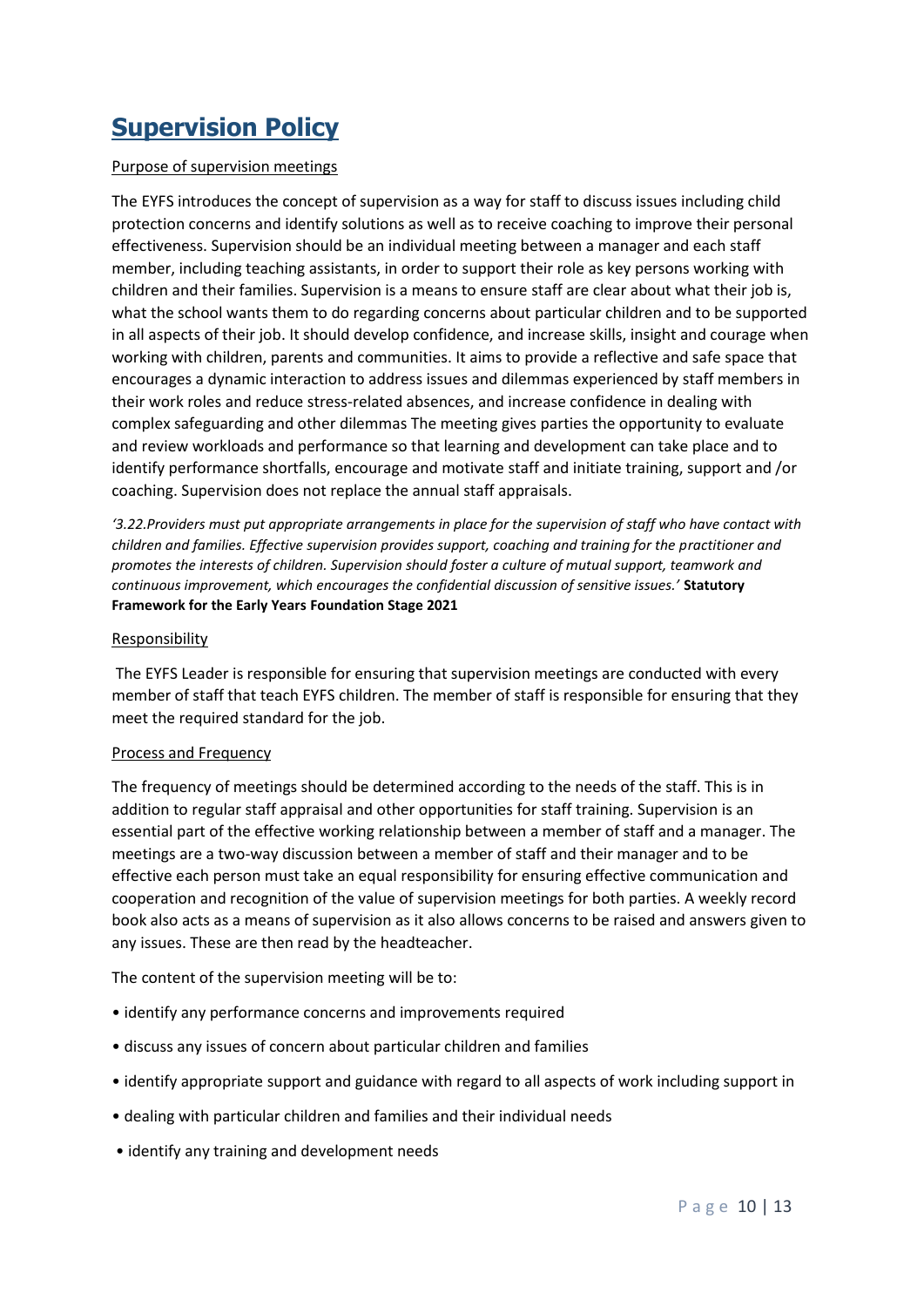## Staff should expect:

• To be given clear objectives and standards, appropriate deadlines and help in achieving their objectives.

- To be able to question how things are done and what is expected.
- To be given the opportunity and time to be express any concerns.
- To be given appropriate support and receive coaching where necessary.

• To be told in a constructive way if their work is poor or unacceptable and to have a strategy for improvements discussed and agreed.

• To be told when a piece of work has been done well.

## The Manager should expect:

- To have their management responsibilities understood and respected by the staff they manage.
- That once targets and/or objectives are set the member of staff will produce work to an agreed standard.
- That staff will demonstrate a willingness to strive for continuous improvements.
- That staff will be open, honest and non-defensive when their work is being discussed.

• To be able to withdraw the member of staff from a particular piece of work, or to terminate that piece of work if there are reasons for doing so and this will be communicated to the member of staff.

## Recording supervision meetings

The supervision meeting will be recorded by the manager. See Appendix I for the Supervision meeting form. Both parties will sign the record and agree the date for the next supervision meeting. A copy of the supervision record will be given to the member of staff and stored in the EYFS folder. To ensure that the confidentiality and identity of individual children is maintained within the supervision record, no names of the children discussed will be used, only initials.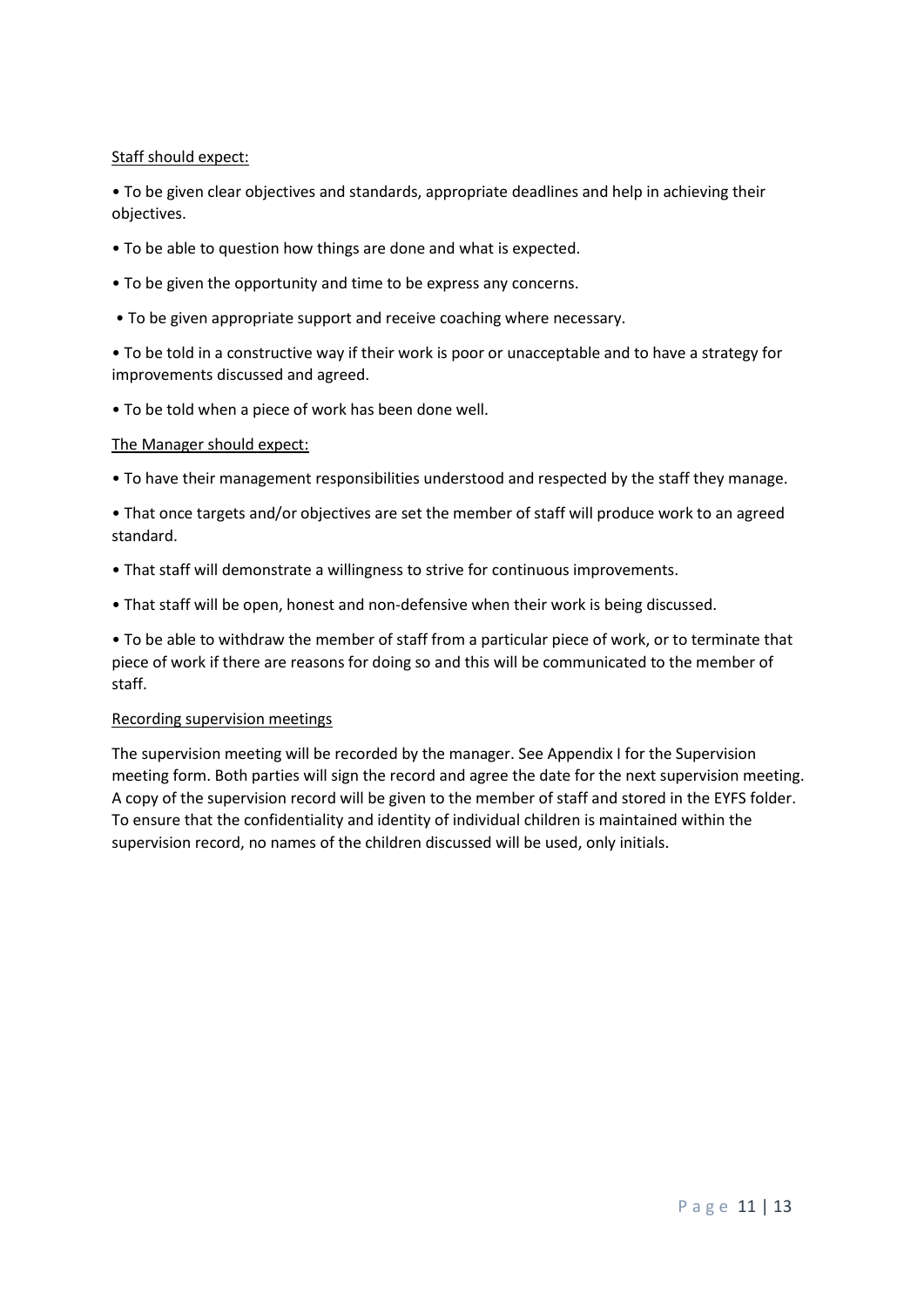# Appendix 1

| Name of supervisee:          |                                                                                                                                                                                                                                                              |  |
|------------------------------|--------------------------------------------------------------------------------------------------------------------------------------------------------------------------------------------------------------------------------------------------------------|--|
| Date:                        |                                                                                                                                                                                                                                                              |  |
| Welcome                      | How a staff member is generally, what's been happening or<br>pre-occupying the staff member. Review of last session.                                                                                                                                         |  |
| <b>Main responsibilities</b> | Day-to-day work and priorities, Discuss success and<br>challenges. Opportunity to discuss specific work with children<br>and families and practice development.                                                                                              |  |
| <b>Relationships</b>         | With other staff members, children and families and other<br>work contacts.                                                                                                                                                                                  |  |
| <b>Appraisal objectives</b>  | Discussion of progress and support required, including any<br>training.                                                                                                                                                                                      |  |
| Health, welfare and safety   | General health and safety issues, as well as welfare issues<br>which could include issues around stress. Attendance and<br>time-keeping can be discussed here.                                                                                               |  |
| <b>Personal development</b>  | Includes discussion of activities that will help/have helped the<br>supervisee to develop themselves into their role and service.<br>This may include working with other colleagues and experts,<br>training or other activities.                            |  |
| <b>Ending</b>                | This establishes how a staff member feels at the end of<br>supervision and an ongoing opportunity to constructively<br>feedback and issues raised. Staff members are encourages to<br>make suggestions on how their supervisor could better support<br>them. |  |